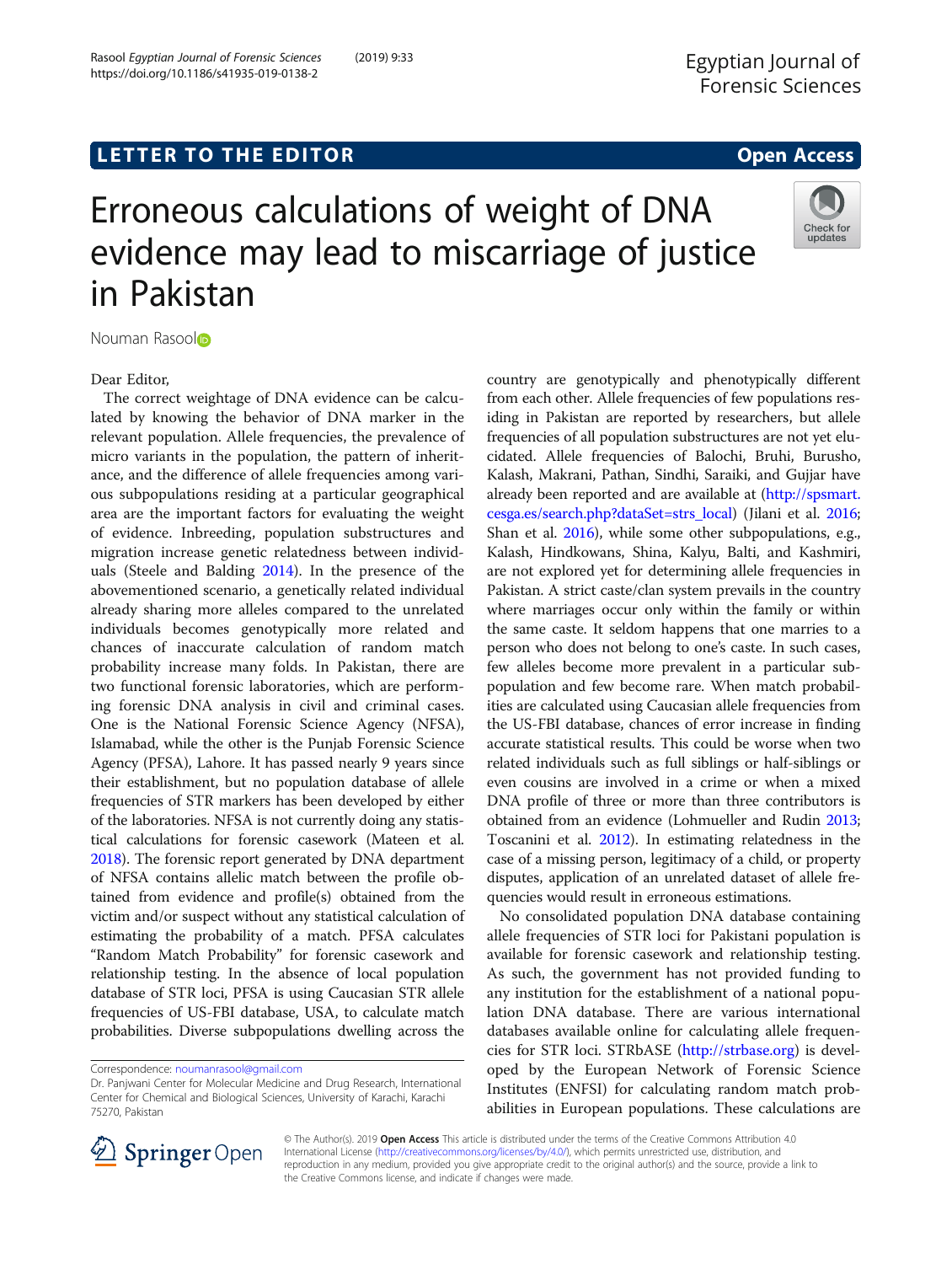made using 16 STR loci (Gill et al. [2006;](#page-2-0) Parson and Roewer [2010](#page-2-0)). STRBase (<http://www.cstl.nist.govstrbase>) developed by the National Institute of Standards and Technology (NIST) is a comprehensive database, which provides information frequencies of common and rare alleles. This also uses up to 16 loci and calculations are made using Omnipop software which is linked with this database (Ruitberg et al. [2001](#page-2-0)). ALFRED, the ALlele FREquency Database [\(https://alfred.med.](https://alfred.med) yale.edu/), is a large allele frequency database with a sample size of  $N > 660,000$ individuals. This fairly large database is used to calculate allele frequencies of populations residing in Europe and outside Europe (Rajeevan et al. [2011](#page-2-0)). Similarly, pop. STR (<http://spsmart.cesga.es/popstr.php>), PopAffiliator [\(http://](http://cracs.fc.up.pt/_nf/popaffiliator2) [cracs.fc.up.pt/\\_nf/popaffiliator2](http://cracs.fc.up.pt/_nf/popaffiliator2)), and ALLST\*R [\(http://](http://allstr.de) [allstr.de\)](http://allstr.de) are online available databases of allele frequencies of STR loci for statistical calculations (Amigo et al. [2009](#page-2-0); Bodner et al. [2016](#page-2-0); Pereira et al. [2011](#page-2-0)). But these databases are not a true depiction of allelic frequencies of all subpopulations residing in Pakistan.

The allele frequencies calculated for European and American populations are different from those for population substructures living in Asia due to evolutionary and cultural history (Venables et al. [2016\)](#page-2-0). The available STR databases developed in other jurisdictions have different genetic characteristics compared to the genetic makeup of Pakistani populations. Although, it is recommended that such calculations can be used by applying a correction to avoid variation in sub-population (Holsinger and Weir [2009](#page-2-0)), if these frequencies do not represent the true allele frequencies of other population, such corrections would be all in vain. Therefore, STR database containing all population substructures need to be established for calculating the correct weight of DNA evidence. This database should have an appropriate size and representation of each sub-population having  $F_{ST}$  < 0.05. The subpopulations having  $F_{ST}$  < 0.05 can be grouped into one population (Council [1996\)](#page-2-0). This database can be used by all national forensic labs to estimate match probabilities in forensic casework and relationship testing.

Moreover, Thermo Fisher Scientific and Promega have marketed STR kits having more than 21 STR loci. Allele frequencies for Asians are available with GlobalFiler<sup>™</sup> PCR Amplification Kit (Thermo Fisher Scientific, South San Francisco, CA, USA) and PowerPlex<sup>®</sup> 21 System (Promega, Madison, WI, USA). There are two issues in these allele frequencies, i.e., first, the sample size is not large enough, and, second, frequencies of few alleles in many loci are not given. In Pakistan, forensic laboratories are considering to use these kits for forensic case work, paternity, and kinship analysis. The old databases do not have allele frequencies for newly introduced STR loci, so there is a need for calculating allele frequencies for new STR loci added in these systems.

It is already reported that while establishing paternity, chances of error is about 3% even when proper allele frequencies are applied for calculating the paternity index (Green and Mortera [2017](#page-2-0); Karlsson et al. [2007\)](#page-2-0). Forensic DNA analysis requires flawless statistical calculation for random match probability, likelihood ratio, and relationship testing excluding close relatives among donors. If allele frequencies do not truly represent a population sub-structure, the chance of erroneous inclusion increases to a great degree.

Lawyers and judiciary have little or no knowledge about the importance of calculating the probabilities and determining the weightage of forensic DNA evidence in a case. What they understand is the statement in a report that is "Match" or "Not Match", and they are unable to understand the statements related to the probability of matching any other individuals having the same profile in the relevant population. For a better understanding of forensic DNA analysis reports, lawyers and judges must be educated on why and how match probabilities are used in these reports. In Pakistan, only few institutions are offering degree programs in Forensic Biology or Forensic Genetics, in which such forensic calculations are part of the curriculum. Few institutions/universities, i.e., CAMB, University of Punjab, Lahore; DoC, GC College University, Lahore; IBBT, University of Animal and Veterinary Science, Lahore; DLS, University of Management and Technology, Lahore; and University of Health Sciences, Lahore, are offering degree programs in Forensic Sciences. All degree programs are approved and accredited by the Higher Education Commission, Islamabad. All institutions, except GC College University, offer programs of Forensic Biology. GC College University offers a graduate program in Forensic Chemistry. It also offers a 1-year MS program for lawyers, judges, and personnel from law enforcing agencies and general public. Without understanding the exact weightage of DNA evidence, it is difficult to conduct a fair trial which may result in a miscarriage of justice. In the future, if these cases would be reanalyzed for statistical calculations using true allele frequencies, there are chances of finding a fair number of wrongful convictions across the country, based on forensic DNA reports. There is a great need to develop a national population DNA database for all subpopulations residing within the country.

#### Acknowledgements

Not applicable.

#### Authors' contributions

NR has analyzed the literature and reported the whole study. The author has read and approved the final manuscript.

#### Funding

No funding received for this study.